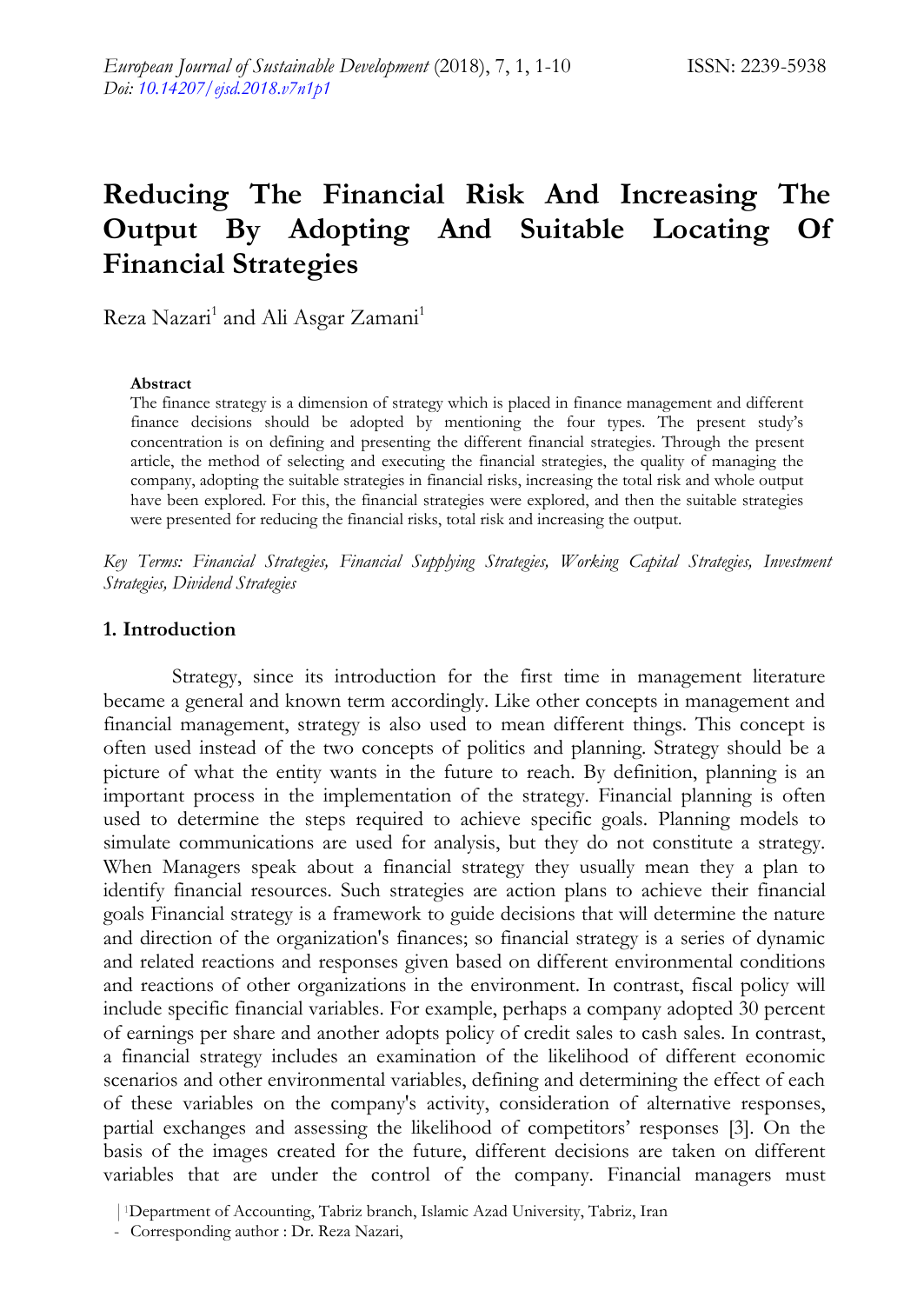simultaneously so take multiple decisions in an environment with constant changes in this matter. Each of these decisions will affect other decisions. Since the environment is constantly changing, decisions should be based on the latest information constantly be evaluated and revised. In the real world financial managers must find a way to link together the various financial theories and this is the role of financial strategies.

#### **1.1 The concept of strategy**

Strategy is a comprehensive plan that shows how the company continues to achieve its mission and objectives [16]. The strategy includes a plan to create mutual relationship with environmental factors which are contradictory to the goal of the organization [10].

#### **2. Financial Strategies**

Financial strategy indicates finance and investment on company resources to achieve corporate objectives, namely to increase shareholder wealth. A time period is equal to the period of general financial strategy of the company [4]. In general, developing a financial strategy happens in three stages:

- Guidelines or strategies to determine how to meet the preferences of customers through exclusiveness

- The allocation of resources, in other words, the process of financing and implementation of new strategies to enhance the level of customer satisfaction

- Performance assessment, or evaluation of successes and failures resulting from business activities

At this point the administrators identify opportunities, barriers, pros and cons in the implementation of their strategy [18]. In view of the discussions about the formation of financial strategy and its role in integrating organizational goals together, it seems financial strategy is the most central l strategy that is considered by corporate executives ahead. The communication of this strategy with other organizational strategies is very important [1,2,18].



*Figure 1: Interaction between strategies*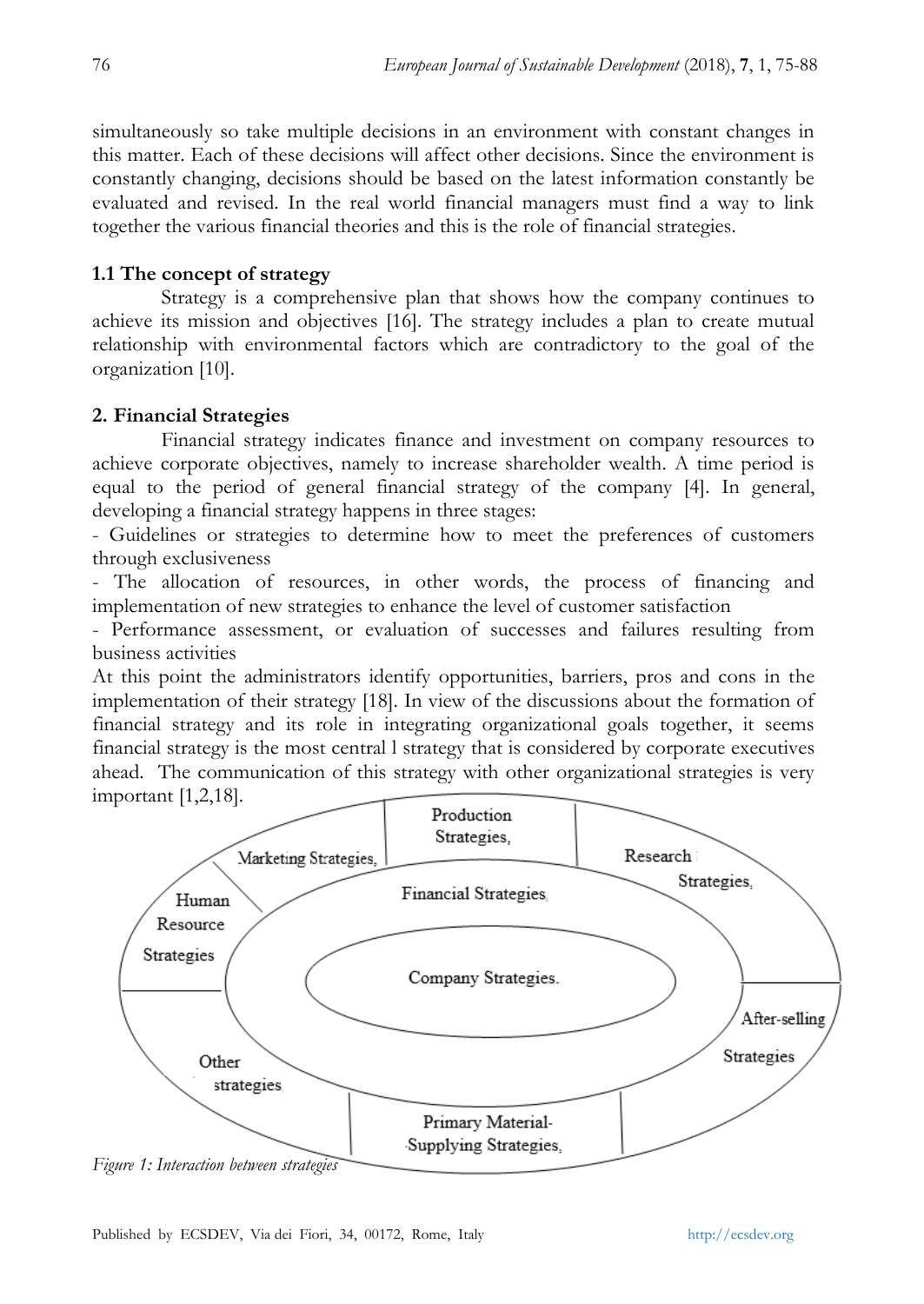Identifying possible strategies that maximize the net present value of a company, allocating scarce capital for competing opportunity and the implementation and evaluation of selected strategies aimed at achieving stated goals. For a profit-driven company, the most important strategic goal is optimizing the wealth owned the company. This means that achieving the highest possible profit in line with the needs of various stakeholders, including shareholders, lenders, customers, suppliers, government employees. For a profit-oriented entity the most important strategic goal is optimizing the wealth owned by the company. In other words, it is assumed that the company's goal is to maximize shareholder wealth. In practice this can be interpreted in this way: to achieve the maximum possible profit while meeting the needs of the various stakeholders of the entity.

Stakeholder groups or individuals that have legal interest in the activities of an organization are generally these customers, employees, society, shareholders, suppliers and creditors [10, 23].

#### **2.1 Types of Financial Strategies**

The next fiscal strategy in the area of financial management and various financial decisions should be adopted with regard to the four types of financial strategies. This strategy is divided to finance strategy, capital structure, investment strategy, strategy of working capital, capital budgeting and investment strategywhich financial managers must decide about them according to the strategy of the organization so that it creates most aligning with the organization's strategy yet provide more profits for their stakeholders [29, 13].



*Figure 2: Types of Financial Strategies* 

Total risk in explaining the financial strategies has been formed from two parts:

- Business Risk (Marketing)
- Financial Risk

Commercial risk (business) a risk that is inherent linked to natural essential business features, leading to implementation of specific competitive strategies. The risk is concerned with anything other than financial risk arising from the financial structure. Financial risks are related to the combination of debt and equity.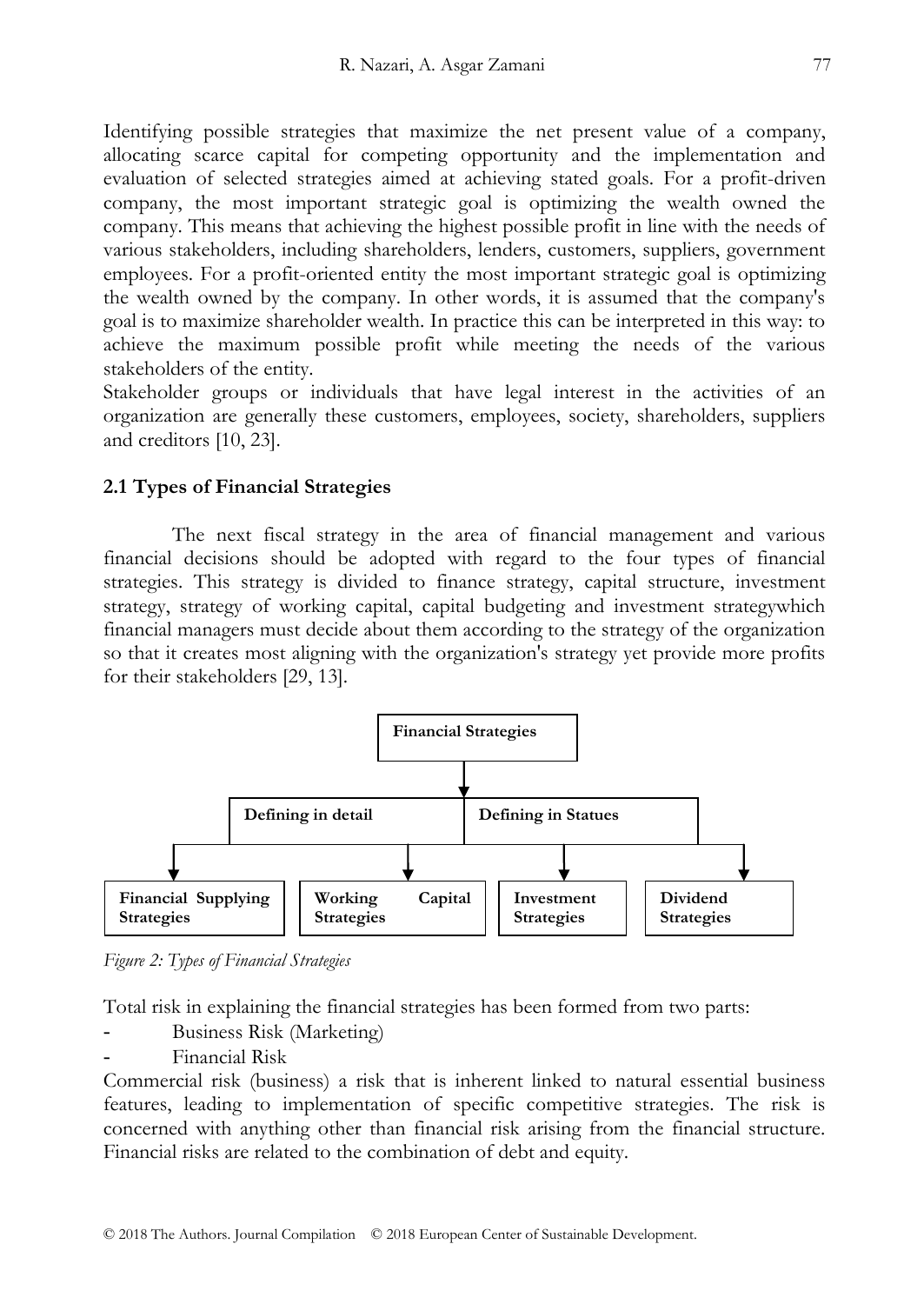In the decision concerning the implementation of these strategies, dimensions are considered (commercial risk) and (return on investment, cost of financing, dividend policy) which are referred to as strategic reference points; of the composition of these two dimensions will result in the following four strategies which is shown in figure (2) [1,3,4,5].

| Attention Center      | Control          | Referred Strategic Points                          |  |  |  |  |
|-----------------------|------------------|----------------------------------------------------|--|--|--|--|
| Financial Risk Volume | Financial Output | Financial Strategies                               |  |  |  |  |
| Low                   | Low              | Type 1: Risk Aversion                              |  |  |  |  |
|                       | High             | Type 2: Medium and<br>Tendency to Risk<br>Aversion |  |  |  |  |
| High                  | Low              | Type 3: Medium and<br>Tendency to Risk             |  |  |  |  |
|                       | High             | Type 4: Risk                                       |  |  |  |  |

**Table 1:** the coherent model of decision making for executing the financial strategies

## **2.2 Financing Strategies and Capital Structure**

The ratio of debt stock (although less acceptable) IS another way to obtain funds. The ability to manage companies to change the ratio is limited with the initial loan agreements, reaction by lenders and other market factors. However, managers show some flexibility in determining the structure of capital. Of course, increased financial pyramid increases the risk of the company. This will affect the company's profitability and pricing of its shares in the capital market[10, 17,28].

Company managers prefer internal resources to external sources of funding. These funds come into existence through the operational activities of the company; as a result, the company has more control over them in comparison with the funds from external sources. In addition, these funds are readily available and have no floating issue charge. In the short run amount of internal funds available are fixed or at minimum limit, because The Company's net income and expenses at the beginning arises of the company's operating activities rather than net financial decisions and policies. The company must constantly seek to improve its net interest margin, but it should be noted that these profits rises over a long period of time resulting from the introduction of new technology, economies and efficiency of production. A source of financing with costs higher than financing sources within the company, is sale of assets that are less productive than other assets, aims to invest the proceeds of the sale proceeds from the sale of these assets in assets and parts of the company's efficiency. This re-allocation of assets allows organizations and institutions to transfer funds obtained between projects that compete for resources. Management should clearly decide which projects to sell or in other words sacrifice the interests of these projects to other parts of the project. Such decisions should be made with great care. Usually this is an option with the lowest priority to finance the departments and growing units [10, 16, 27].

Each entity makes internal capital through operating activities, the sale of its assets and in other ways.After deciding which part of the company's cash flows must be paid to shareholder, the company keeps the rest of the capital for investment.If required capital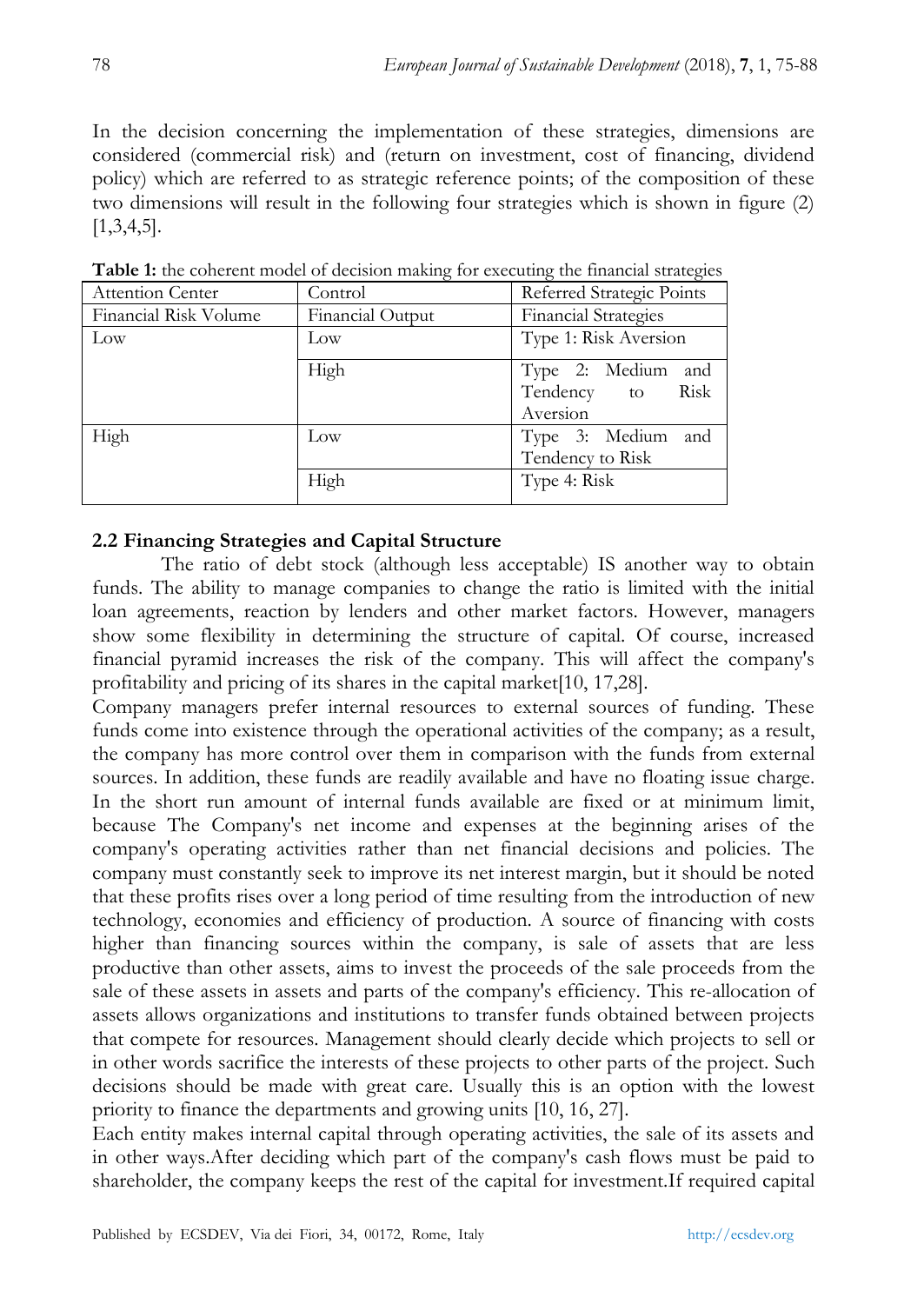is more than internal funds available to a firm, the firm should pay attention to external resources; the problem of obtaining funds from sources outside the company like deciding on the company's dividend policy is a troublesome problem. However, while the dividend profit is solved when the dividend percentage is determined, but estimating the amount of funds needed should be provided through external resources is a new starting point for management problems. Methods of providing funds require much more difficult decisions. Managers are facing several options to finance the financial needs such as short term supply versus the long term financing methods (time) and funding through the issue of shares in exchange versus financing through borrowing (capital structure). Financial analysts still have not solved all issues with funding from sources outside the company. Despite the lack of agreement between the financial theorists, managers have to provide funds from outside the company to invest in company .Investigating how these funds are used partially gives us awareness about the factors that managers take into account when deciding about time and capital structure. It seems that the managers use a sequential process in the selection of their financing from outside the company. In the case they generally prefer to use internal resources to external resources, however, when they want to make use of foreign funds borrowing is their first choice because it is the cheapest method of funding from external sources required. Administrators also prefer short-term debt to long-term debt, especially when interest rates are high.In principle this is to avoid being caught in higher rates for longterm loans. As a last resort, managers decide to issue new shares. Thus, leverages of the firms will grow over time [2, 10, 13, 15,16,21,25].

Reducing the price of common stock or preferred stock is convertible to lower prices and common loans are much more, because the matter is that managers are more willing to assess ordinary shares at the best time, when stock market assessed prices of higher valueand because the managers have greater access to information, the market to this decision management with the reduction of stock price of the company. Since the bondholders and preferred shares have priority in terms of claims on companies they suspect changes in shareholder value. So managers pursue the concept of priority based on importance to minimize the adversely effect of the market price of ordinary shares when co-financing from outside sources. If the manager control is relatively large and %50 percent of stake is in his possession but is not in a position to be able to buy more shares, in that case funding from the loan can be one of the ways ahead of him. On the other hand, a group of managers who do not have any idea of the final vote when in need of money can easily issue stock (Of course, if the Group considers that its financial position is not satisfactory and borrowing can increase the risk of financial crisis) if a company is in trouble Creditors by virtue of the provisions of the loan agreement may impose controls on company executives and replace managers. Control does not necessarily mean to issue rights to shares or securities scrap but the financing of the controls should be considered [10].

Any company or entity will provide its own funds from sources inside or outside the company. Local resources are accumulated and undistributed profits during the past years and the proceeds from the sale of assets less productive. If these resources are enough, companies prefer to use the funds to meet their requirements and not to refer to money and capital markets but if the funds required by the Company is more than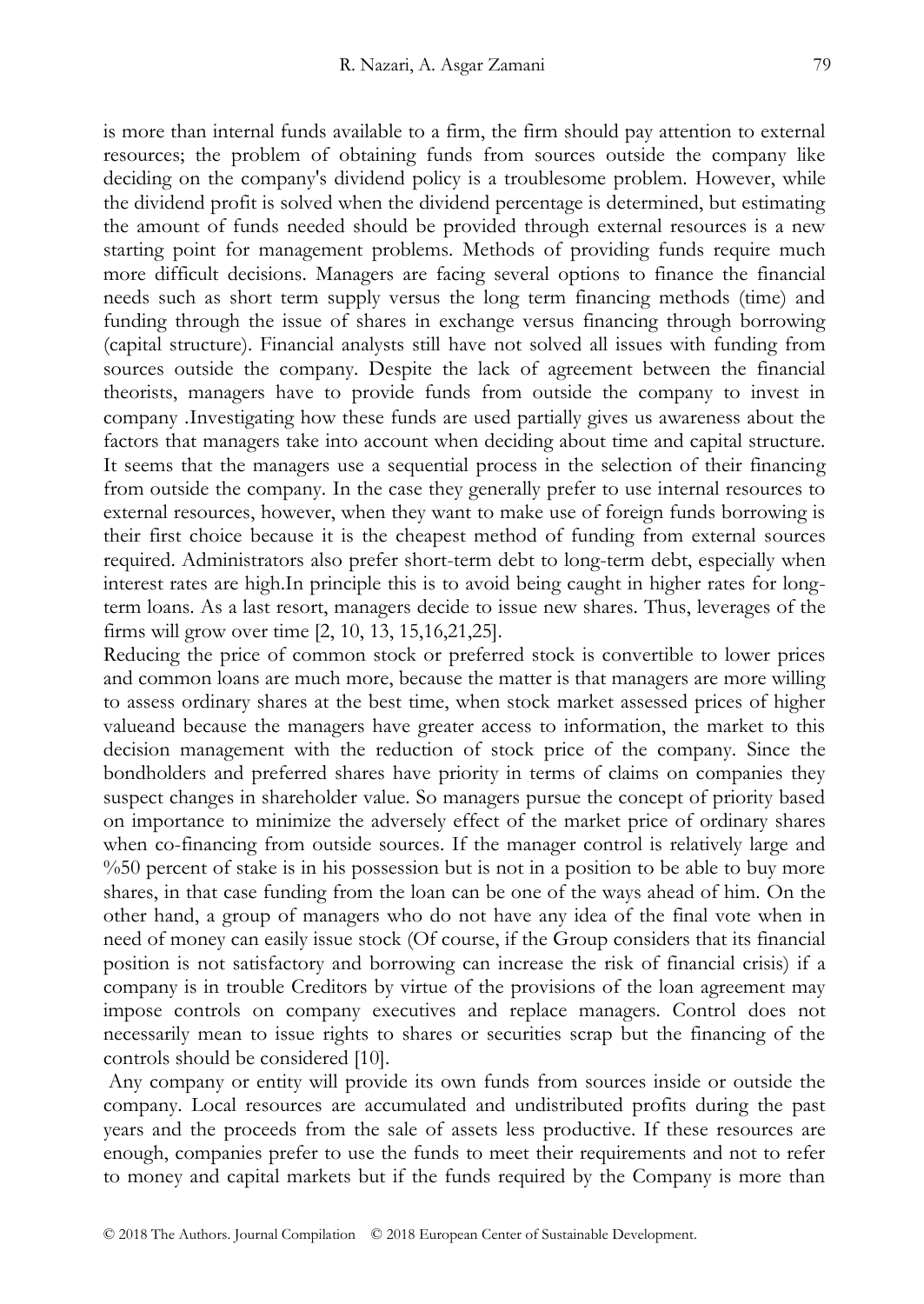the amount of funds available within the firm, they are forced to go through the money and capital markets to provide these resources. In general, two sources are available outside the company for funding: Loans and bond issuance and dissemination of shares. Each of these methods has implications for domestic and foreign-funded companies as well. Now, according to the theory of strategic reference points and two strategic reference points (focus and control) this strategy can be located. As is clear in Figure 4 companies that focus their attention inside the company try more to implement their required funds from sources inside the company,but if the focus of the company is on external environment, it tries to use opportunities available in the organization to obtain funds needed. Also based on control reference point, if the company has a sever control over its resources, it tries to lower interest between shareholders and invest the rest of the profits earned in different designs. But if the company is more flexible to raise funds it could provide funds with selling its assets and even different units [3,5,10,11,13,16,26,27].



*Figure 3: the strategic Resources points for Executing Strategic Financial Supplying* 

Financing decisions relating to business and finance optimized for meeting financial goals and also verifying the fixed capital and working capital to be managed effectively. Financial managers must have enough knowledge about appropriate resources available and the cost of these resources to ensure appropriate capital structure for example, an appropriate congruence between debt and equity. The managers also need an understanding of earnings and cash flows. Keeping in mind the fact that less interest would not be appropriate unless the entity has an appropriate cash to pay off the assets and working capital cycle is supported [10].

Financial decisions also require enough knowledge about risk assessment. Having too much debt creates a higher risk for the company because lenders are now a priority to get their funds. Much decisions related to risks are related to international trade in which the company faces risks related to exchange rate fluctuations and managers should be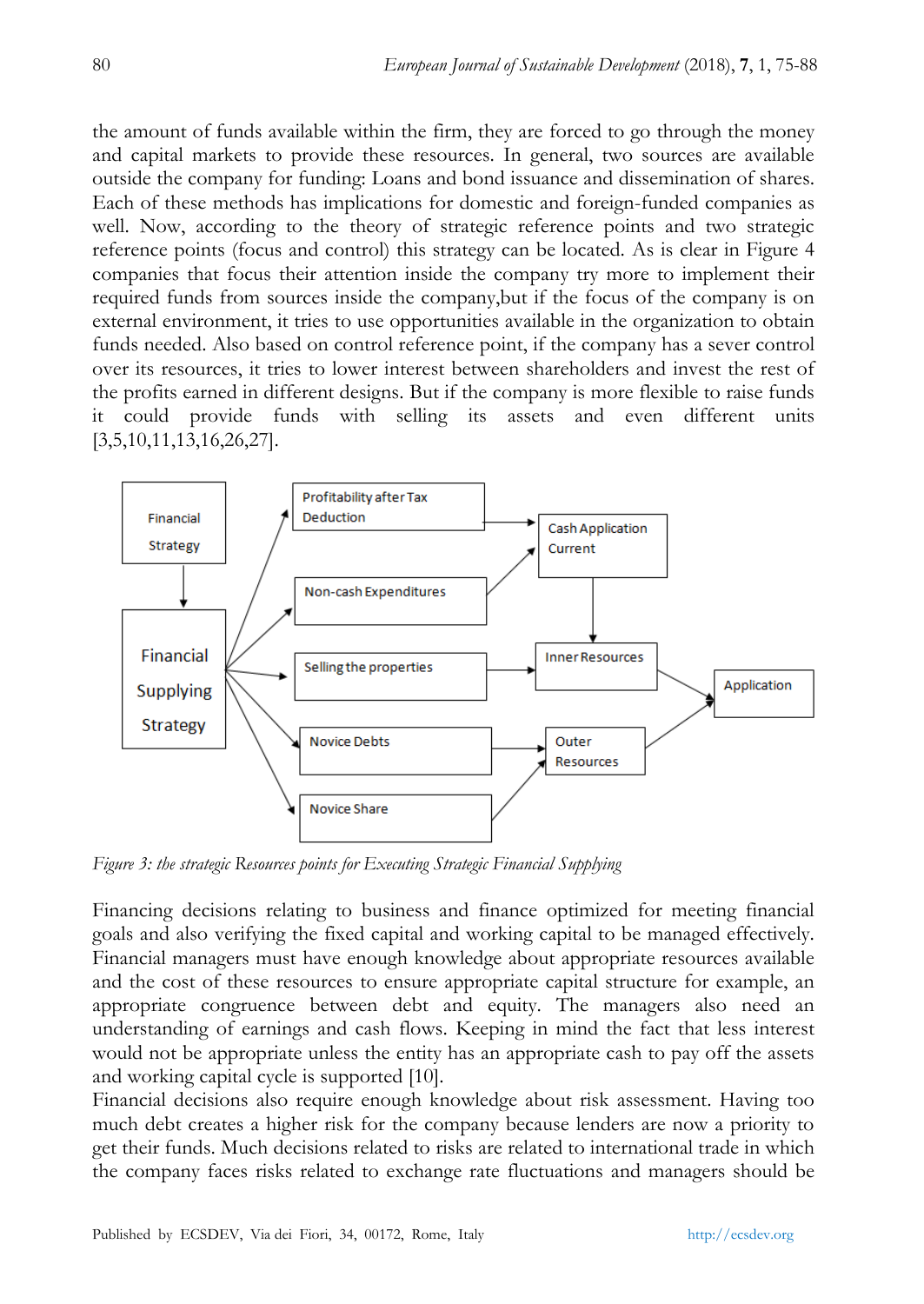aware of the different protection tools available, such as hatching. It seems that the manager uses a sequential process to follow when financing the funds required. They generally prefer required funds through internal resources and external resources. External sources of funding will be used when all internal funds are finished. Selection of foreign funds in securities with the lowest risk may be released earlier than other securities. For companies, debt financing through loans is a financing instrument with the lowest risk possible. As a last option also managers of the company decided to provide needed funds through issuing new shares [10].

Managers also take other conditions into account when issuing new shares. Financing through equity is the most expensive source of financing for companies because the high cost of issuing equity combined with the cost of float. In addition, market shows a positive reaction to issuing new shares of corporate. The ability of small and medium companies to issue new shares is limited. There is another issue related to the pricing and valuation of equity shares. Company managers might think Company stock is priced less than its real value, and therefore the stock will dilute current shareholders by selling new shares. So the pricing companies are reluctant to issue new stock. They may hope that stock prices will rise later and then issuing new shares will be more attractive for them. While the company cannot wait to get the best time to release stocks Perhaps the company use other sources of financing. Borrowing of money and capital markets is the preferred sources to finance. Suppose that the company is profitable, then it is possible to increase your investment without increasing debt ratio of debt to its stake. If this ratio is maintained and the amount of the debt allows increase to the extent that is possible to hold the increase in revenue, the company will not increase risk. However, the amount of new loans held by the amount of net income is limited by the company, which kept income also depends on the company's net income and payment of dividends to shareholders [1,10,13,14,15].

| Attention Center  | Control                | Referred Strategic Points                                               |
|-------------------|------------------------|-------------------------------------------------------------------------|
| Risk<br>Financial | Financial<br>Supplying | <b>Financial Supplying Strategies</b>                                   |
| Volume            | cost volume            |                                                                         |
| Low               | $_{\text{Low}}$        | Type 1: financial supplying by<br>retained<br>earnings and depreciation |
|                   |                        |                                                                         |
|                   | High                   | Type 2: financial supplying by loaning, Bonds                           |
|                   |                        | and lease                                                               |
| High              | Low                    | Type 3: financial supplying by selling the                              |
|                   |                        | capitals                                                                |
|                   | High                   | Type 4: financial supplying by scattering the                           |
|                   |                        | share                                                                   |

**Table 2:** The consistent pattern of decision-making for executing the financial supplying strategies

#### **2.3 Locating Financing Strategies**

Using two strategic reference point (the focus and extent of control) these 4 strategies are located. Financial strategies based on the original species, each fund strategies can be considered equivalent to any of the financial strategy. Accordingly:

- Funding Strategy through equity is consistent with financing risk strategy.

- Funding Strategy through borrowing and issuing bonds or balanced financial strategy is consistent with willing to take risks.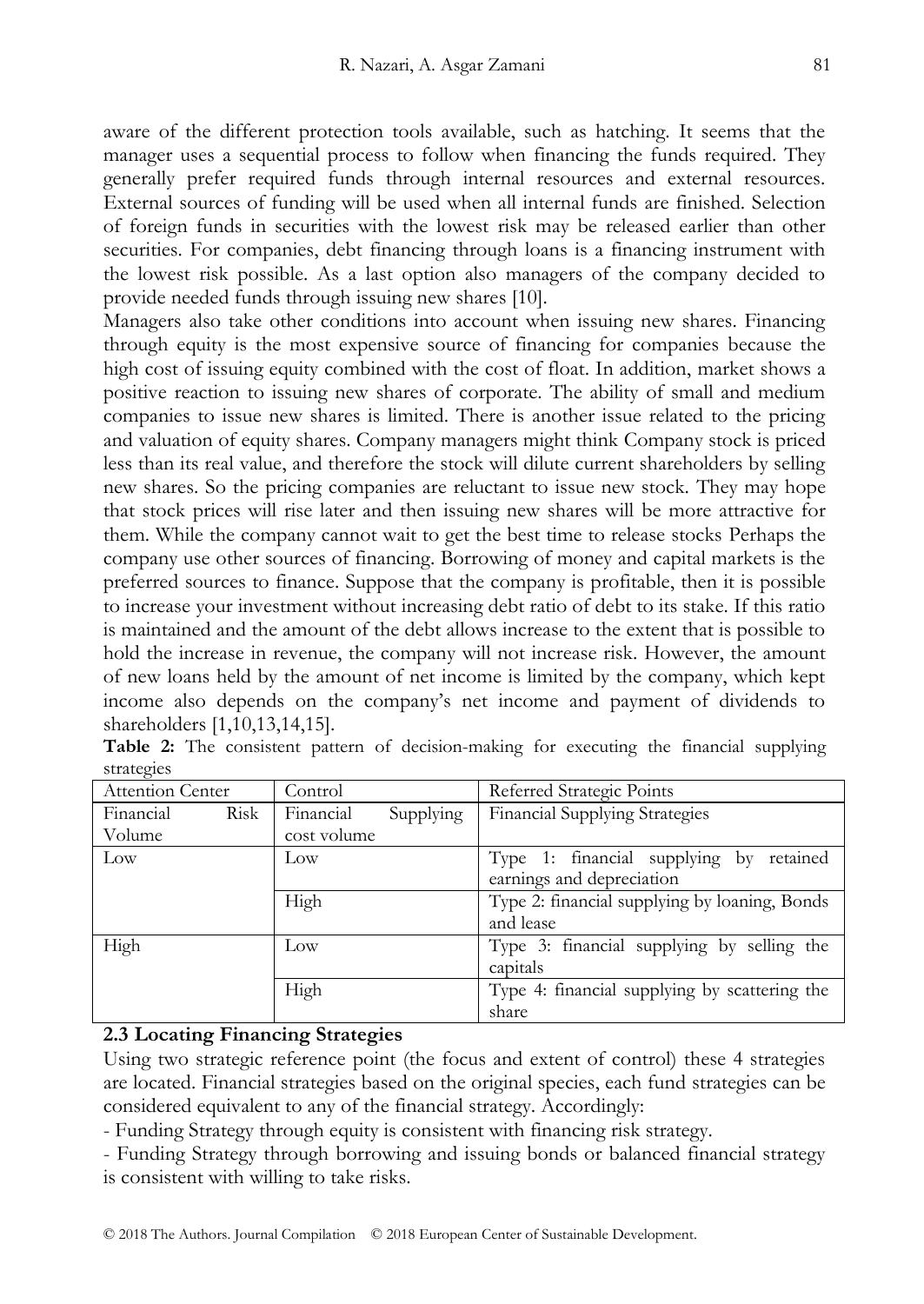- Funding Strategy through the sale of assets with a balanced financial strategy is consistent with willing to risk aversion

- Funding Strategy through retained earnings is consistent with the strategy willing to risk aversion.

# **2.4 Working Capital Strategies**

Working capital strategies is to determine the size and composition of the sources and uses of working capital so as to increase shareholder wealth, working capital is a set of amounts that can be invested in current assets. Working capital management is to determine the size and composition of the sources and uses of working capital so as to increase shareholder wealth. Companies use various working capital strategies to affect the company's liquidity. This strategy will determine their level of risk and return. If a company's current liabilities are deducted from current assets, net working capital is achieved [9,19,21,30].

## **A variety of working capital strategies**

**- Conservative working capital strategy:** In this strategy, current assets will be in the maximum possible amount and current liabilities will be in the least amount possible.

- **Balanced Investment Strategy:** In this strategy of current assets and current liabilities will be placed in moderation.

**- Aggressive Working capital strategy:** In this strategy, current assets in the least amount possible amount and current liabilities will be in the maximum possible amount [2,3,10,16]

| <b>Attention Center</b> |      | Control | <b>Referred Strategic Points</b>  |
|-------------------------|------|---------|-----------------------------------|
| Financial               | Risk | Output  | Working Capitals Strategies       |
| Volume                  |      | volume  |                                   |
| Low                     |      | Low     | Type 1: preserving                |
|                         |      | High    | Type 2: medium tend to preserving |
| High                    |      | Low     | Type 3: medium tend to braveness  |
|                         |      | High    | Type 4: braveness                 |

**Table 3:** The consistent pattern of decision-making to implement working capital strategies

# **Locating Working Capital Strategies:**

FourCapital Strategies are allocated in the image above. Based on the types of financial strategy it can be said that:

- Aggressive Capital Strategy is consistent with therisk-taking financial strategy

- Balanced Capital Strategy of willing to take risks (when the company adopts aggressive strategy in the context of current assets) is consistent with balanced financial strategy willing to take risks.

- Capital Strategy Balanced willing to risk taking (when the company adopts aggressive strategy in the context of current assets) is consistent withfinancial strategy willing to take risks.

- Capital Working Strategy is consistent with balanced financial strategy willing to take risks [3,9,10].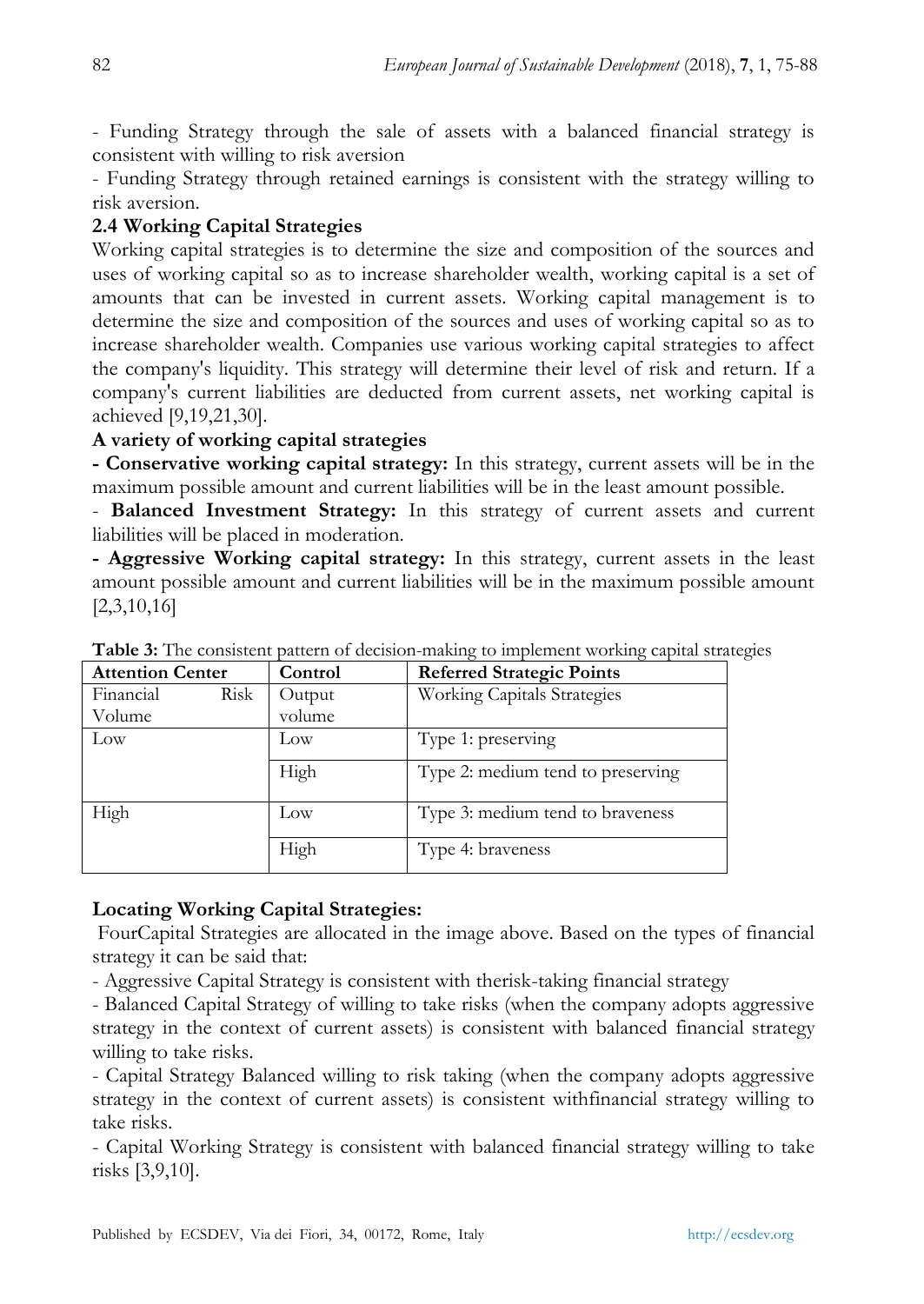## **2.5 The Strategy of Capital Investment (capital budgeting)**

After you create the appropriate capital structure for the company, which aims to minimize the cost of capital and capital structure are to be of low risk, how to invest on financial resources for value creation, is another the task of strategists and financial managers. Medium and long-term strategy in the field of investment and development projects and completing its finance and investment policy is the basic responsibility of the Board, Economic Development and Commerce Deputy. Implementation of various investment projects is done by taking advantage of the collective wisdom, practical methods, taking into account all factors and environmental realities performed. The nature of an investment nature is usually not Renewable, long-term and is often chosen from among several solutions [11,12].

Opportunities, capital budgeting or investment strategy can be divided into 4 categories:

1. Replacement of existing assets with similar assets

2. Replacement of existing assets to optimized reduction

3. Development of productive capacity by adding new assets to current product lines or expanding existing production lines with an investment capital to help boost sales

4. Risky Investments

Yet based on strategic reference point (the focus and extent of control) 4 strategies are locates and classified. Organizations and companies that focus their attention on external environment and are flexible enough focus more on venture capital. Companies or business units that focus their attention on internal environment and controlled severely, focus more to investments that aim to increase production capacity. Companies that focus their attention within the organization, focus greater efficiency of the organization use the strategy of replacing inefficient and expensive assets to achieve this goal [2,3, 6,7].

| Attention Center      | Control       | Referred Strategic Points                      |
|-----------------------|---------------|------------------------------------------------|
| Financial Risk Volume | Output volume | <b>Investing Strategies</b>                    |
| $_{\text{Low}}$       | Low           | Type 1: investing in Duty Unites (reducing the |
|                       |               | cost)                                          |
|                       | High          | Type 2: investing in Duty Unites (developing   |
|                       |               | in current product's marketing)                |
| High                  | Low           | Type 3: investing in Duty Unites (increasing   |
|                       |               | the quality)                                   |
|                       | High          | Type 4: investing in Duty Unites (developing   |
|                       |               | in novice product's marketing                  |

|  | Table 4: The consistent pattern of decision-making for executing investing strategies |  |  |  |  |  |
|--|---------------------------------------------------------------------------------------|--|--|--|--|--|
|  |                                                                                       |  |  |  |  |  |

## **Locating Investment Strategy (capital budgeting)**

Based on strategic reference point (the focus and extent of control) 4 strategies are located and classified. Organizations and companies that focus their attention on the external environment and are flexible enough focus more on strategic investment. This classification can be based on two criteria: Rick investment projects and evaluate projects. For example, if an organization is faced with strategic investment usually subjective indicators and quality evaluation, are crucial. According to a variety of financial strategies and coordination model we can say that: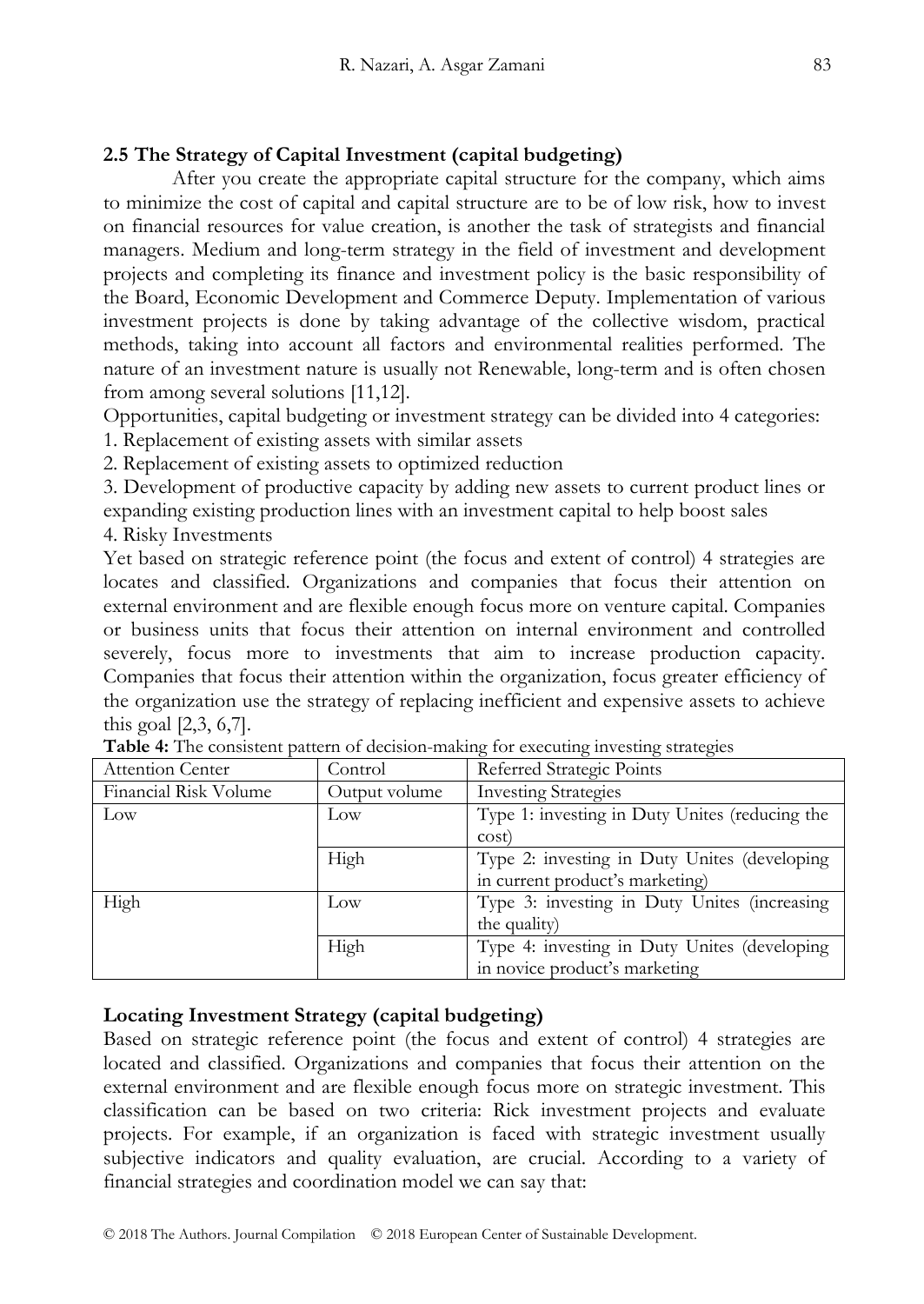Strategic investment strategy is consistent with the kind of risky financial strategy

Investment strategy to increase the production is consistent with balanced risky financial strategy.

Investment strategy Replacement of current assets with similar assets must be consistent with a balanced financial strategy tending to take risk.

Investment strategy Replacement of current assets with the aim of reducing costs is consistent financial strategy tending to take risk [2,3,10,18,23].

## **2.6 Dividend Strategy**

Dividend decisions is concerned with determining how much benefit and how often are paid to owners (shareholders) this decision has two elements: the amount that must be paid to the shareholders and value should be maintained to support the company's growth. If the company aims to increase its market value how should it divide income between the shareholders and keep some of it for themselves? The use of cash generated internally is often considered as a free resource for financing. However, this is incorrect, it should be noted that this funds also have costs, such as the opportunity cost, usually to calculate the capital of this payment WACC method was used [10, 15]. In deciding to adopt a dividend policy a company should consider the following factors:

**Access to cash:** in order to pay the company's profits sit should have access to cash. Even highly profitable companies also sometimes have problems to pay dividends to shareholders. If resources are also available in the form of illiquid assets, especially when there are no banking facilities.

**Debt repayment:** If the time is ripe for debt repayment and other funds are not available to repay the debt, paying dividends will be difficult.

**Restrictive contracts:** Some contracts related to loans received by the company include limits on the amount of dividends paid to shareholders or the growth rate of profits.

**Expansion Rate:** The funds may be needed to avoid trading.

If Stable profitability is equal in other conditions, a company that has stable profitability compared to the profitability of a company that has a higher percentage of fluctuation divided more profits between the shareholders.

**Stable Profitability:** the company which includes stable profitability process than the company its profitability process includes the different fluctuations divides the high percentages among the shareholders in case of similar conditions.

**Control:** Use of retained earnings within the company in order to finance new projects will help maintain the ownership and control of the company.

**Dividend Competitors policy:** Competitors policies could affect the company's dividend payout policy. For example, if the competitors to pursue higher dividend, to reduce the interest paid for financing the new venture will be difficult.

**The impacts of warning:** this dividend will be relevant to the content. As evidence of the company's dividend for the financial markets and shareholders are deemed is a symptom of the Company for the financial markets and shareholders. Investors deemed Dividend statements as evidence of the company's future prospects. The importance of this aspect of dividend policy is increasing and there are many examples in the press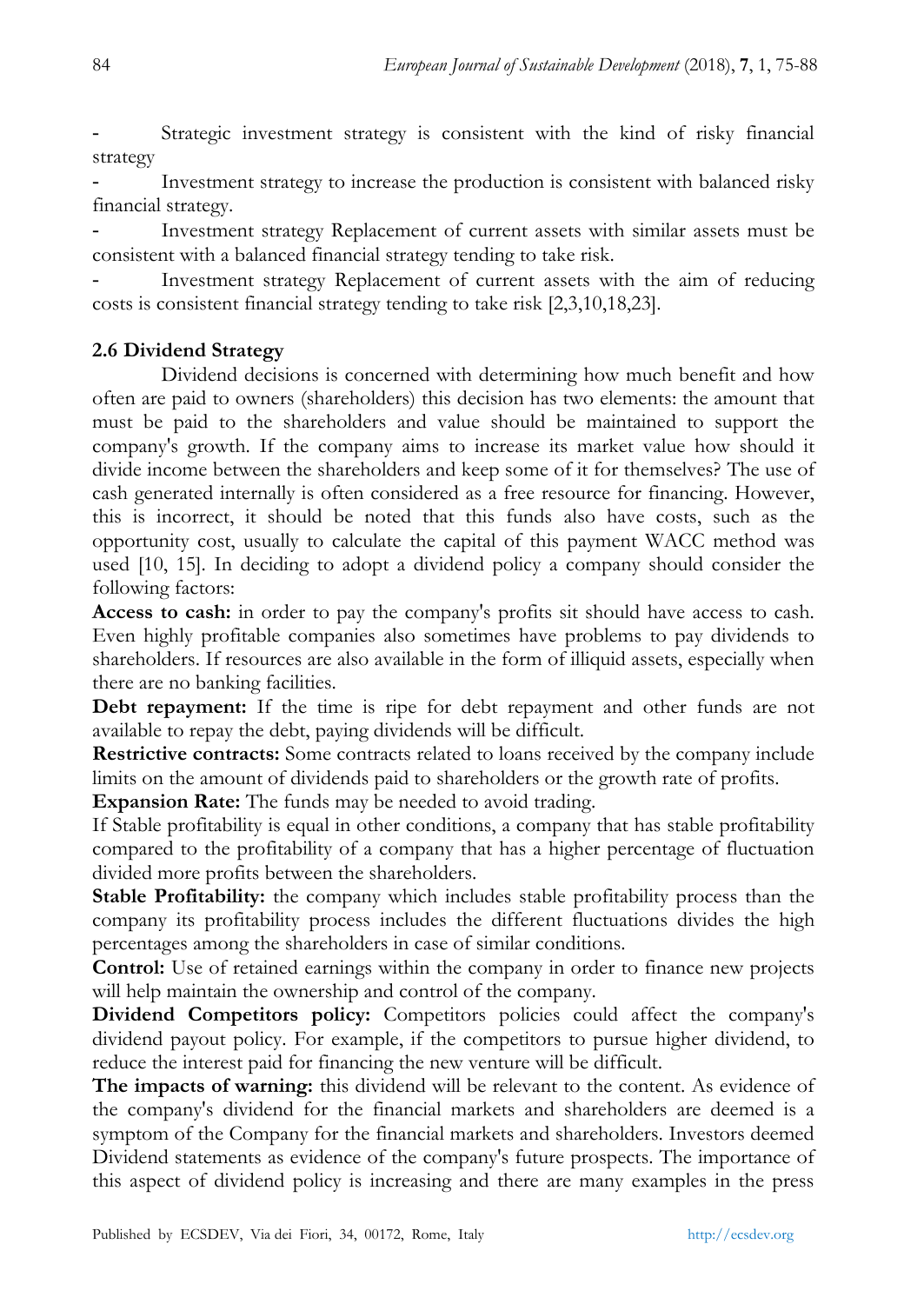showing Companies have to increase their dividend profit while financial considerations dictated that no interest is paid [3,5,10,15,16,24].

Given the above factors, different companies have developed specific dividend policies. Dividend policy used in the operation is of three types:

- Dividend at a fixed ratio
- Dividend fixed–warning pattern
- The remaining of dividend from the profit (accumulated)

**Dividend at a fixed rate:** it is important to have consistency in dividend. Over time, investment opportunities vary profits and cash flows will change. If the issue to be considered alone, it suggests that companies need to change their dividends over time.

When the cash flows are high and little cash is requiring dividend increase and when cash is low in comparison with investment opportunities, profits increase and when cash is low in comparison with investment opportunities it is reduced, but many of shareholders count on dividends and feel deeply upset when it is on unstable and unsustainable. Aside from the fact that reducing DPS to provide money to invest can give the wrong message to investors that might reduce the company's stock price because such an interpretation means that Future and predicted earnings of the company will be greatly reduced. Thus, if the goal is to maximize the company's stock price there should be a balance between internal needs and the needs and wishes of the share holders. Such a relationship looks back to explain the dividend policy. Announcing an aim to keep dividend policy the Board of Directors like declaration of dividends that represents a fixed percentage of profit after tax.

**Dividend at a fixed ratio**: **alarming pattern**: many companies pay dividends in terms of operating procedures and act almost stable. The most common way that many companies have adopted in recent years, is paying the annual after-tax profit and an increase in profits will gradually increase the amount. The company placed this basis in dividend policy with the declared dividend per share to shareholders communicates an important message. This especially happens when company's dividend is not changed in business cycles and market volatility. Because the payment of dividends and profits requires sufficient liquidity a company that comply with this policy gives stakeholders and interest groups the message that the profitability and liquidity strength is in very good condition. Some of the Board of Directors not only considers dividends but also to think about keeping hold a trend in the absolute level of dividend payment. The starting point for deciding on the dividend for the year, the interest paid last year, the dividend rate increases in the past year and whether they can repeat the rate this year and also considering the company's liquidity. For right or wrong decision about the dividend is a very strong signal to market the Board of Directors the confident of the company's future and this issue is supported by unexpected dividend cuts leading to the decline in stock prices of the company. The dangerous thing is that this could turn into a game which the company's executives are looking for signs that they think their stock price will increase. Even some people believe that the aim of this work should not be to shock the market and therefore they propose that the dividend should be equivalent to the profit projected by analysts.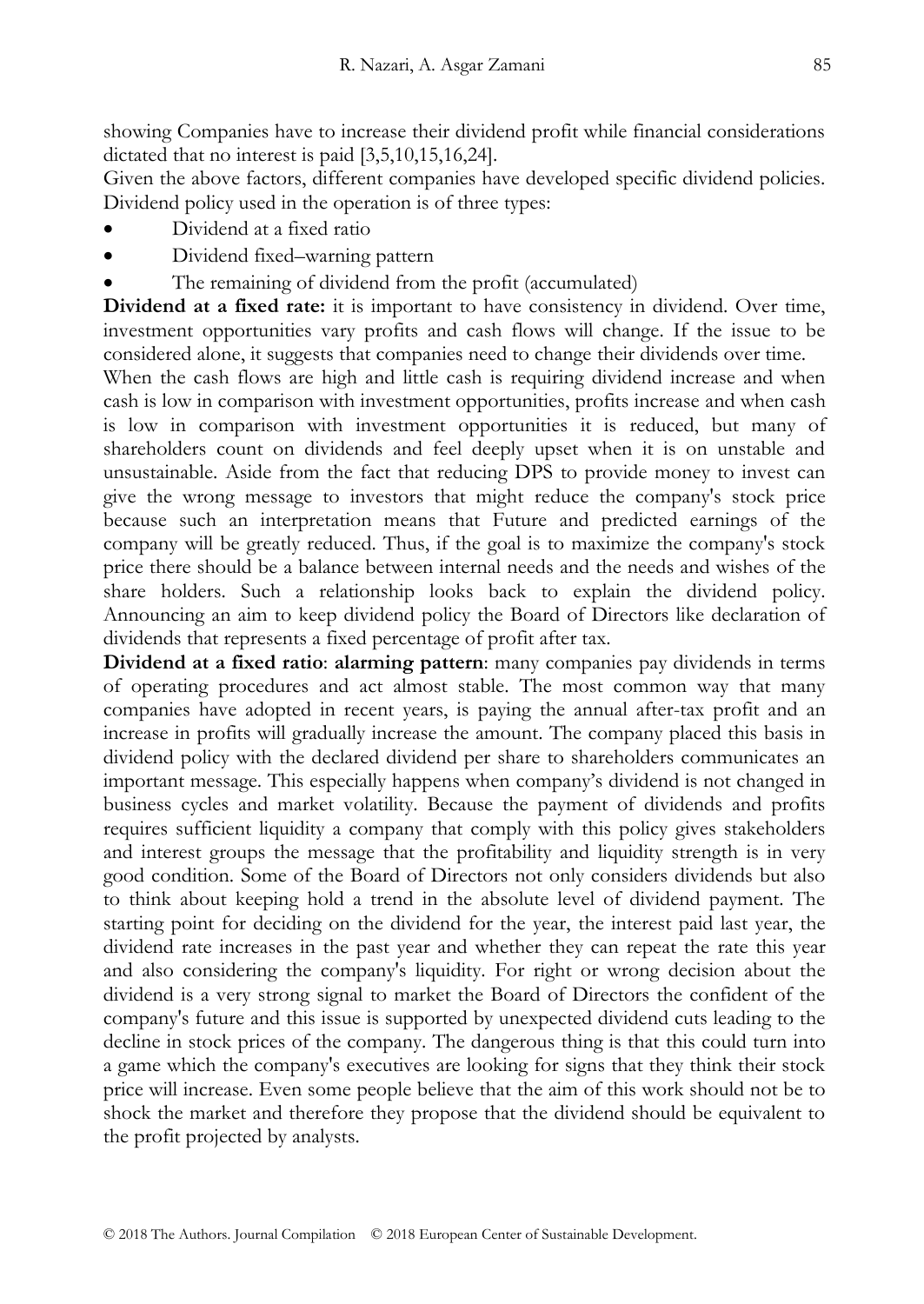**Dividing the remaining profit**: When codifying dividend policy, a clear basis cannot fit all companies. Some companies earn lots of cash but have limited investment opportunities(This situation is true in the case of companies are in profitable the industry and at the saturation stage and don't have a lot of other opportunities for growth). Basically, this type of companies pays a high percentage of their profits in cash to shareholders and as such attracted groups who pay a lot of attention to the dividend. Some other companies do not get any extra cash, but have good investment opportunities (This is true in the case of companies that are in growing industry). Usually these companies do not pay dividends, but always retained earnings and raise its stock price and thus attract investors who are in favor of capital gains [2,4,10,15,26].

| <b>Attention Center</b> | Control           | Referred Strategic Points                       |  |  |  |
|-------------------------|-------------------|-------------------------------------------------|--|--|--|
| Financial<br>Risk       | Retained earnings | Profit sharing Strategies                       |  |  |  |
| Volume                  | cost volume       |                                                 |  |  |  |
| Low                     | Low               | Type 1: the rest profit sharing (the minimum    |  |  |  |
|                         |                   | profit sharing)                                 |  |  |  |
|                         | High              | Type 2: the cost of verified profit sharing     |  |  |  |
|                         |                   | (under-the-medium profit sharing)               |  |  |  |
| High                    | $_{\text{Low}}$   | Type 3: the cost of proved profit sharing in    |  |  |  |
|                         |                   | addition to extra profit (profit sharing above  |  |  |  |
|                         |                   | the average)                                    |  |  |  |
|                         | High              | Type 4: the ratio of proved profit sharing (the |  |  |  |
|                         |                   | maximum profit sharing)                         |  |  |  |

**Table 5:** consistent pattern of decision-making to implement dividend strategies

# **Locating financial dividend strategies**

Dividend strategies can be located using strategic reference points strategic: focus and extent of control. Based on the types of financial strategy, each dividend strategies can be seen as follows, and each equivalent to financial strategies.

- Dividend strategy a fixed ratio of risky financial strategies.

- Stable dividend strategy is consistent with a balanced financial strategy willing to take risks.

- Dividing Strategy of fixed amount plus an additional fee is consistent with balanced financial strategy unwilling to risk [1,5,10,13,14].

When deciding on the dividend it is needed to address issues such as the percentage of net profit interest that must be paid to shareholders, consistent dividends paid over the years, Redemption of shares issued and the amount of money that must be kept from the profit of the organization. Companies can hold profit during the fiscal year to complete the completion and development program in order to retain all earnings or a percentage of it in the form of cash or cede to stockholders. Usually companies that plan to expand their activities are less likely to remove the liquidity of the company and companies that have passed its period of rapid growth or seek to introduce themselves as profitable company are willing to pay regular dividends. Dividend decisions are concerned with determining how much and how often interest is paid to the owners of the company (stockholders). The owners of a government agency expected profits and bonuses form their investments in two ways: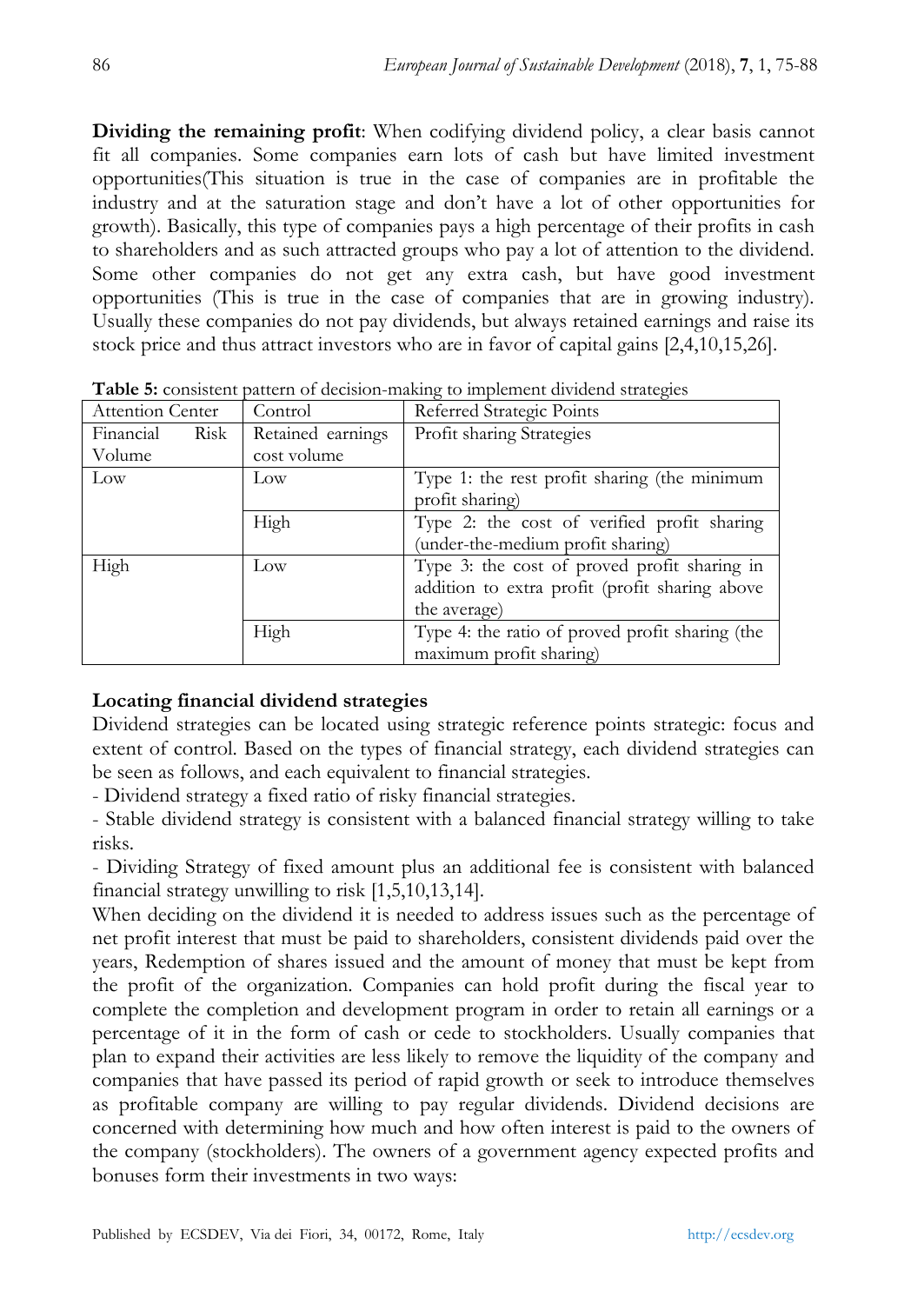- The growth rate of capital provided by them
- Cash received in the form of income

So the decision dividend has two elements: the amount that must be paid and the amount have to be maintained to support the company's growth. The second element is a financial decision. Stable regular dividend growth is a main factor in determining the market value of a government agency. The value determined by the stock market for the Company's shares [1,2,3,5,10,11,12,13,15,16,21,30].

#### **Conclusions**

Financial strategies are aspects of the company's strategy in the area of financial management and include decisions regarding investment, financing the investment and dividend policy of a financial strategy including the possibility of different economic scenarios, other environmental variables, defining and determining the impact of each of these variables on the company's activity, considering the alternative answers; understanding relative transactions and assessing the likely response of competitors. On the basis of images different decisions were taken about the future of different variables that are under the control of the company. Financial managers must simultaneously take multiple decisions in an environment with constant changes. Each of these decisions will affect the other. Since the environment is changing rapidly, the decisions made must be constantly revised and assessed on the basis of latest information. In the real world, a financial manager should find a way to link different financial theories to each other which is the role of financial strategy.

#### **References**

1. Aerabi, M., &Razmjuei, M., (2011). Financial Strategy and Stock Returns Accepted in Tehran Stock Exchange, Strategic Management Studies, No., 8, 141-166.

2. Aerabi, M., &Abedi, R., (2010). The Cooperative Relationship of Business Level Strategy and Financial Strategy with Application of Organization, Industrial Management Study Journal, 8th Year, No., 19, 239-277.

3. Aerabi, M., &Abedi, R., (2010). The Cooperative Relationship of Financial Strategy, Investment, Financial Supplying, Profitability Dividend and working capital with Application of Organization, EksirPharmacy Company, Management Researches in Iran, Version 15, No., 4, 1-26.

4. Baghaei, A., Mousavi, M.M. &Vosugh, B.., (2009). Adequate Financial Strategy for Managing the Total Risk in Financial Depression, Management Thought Journal, 3rd Year, No., 2, 129-148.

5. Bandar, R., &Vared, K., (2009). Financial Strategic Management, Translated by, Aerabi, M. and Razmjuei, M., Mahkameh Pub.

6. Tehrani, R., &Asgar, N. (2003). Investment Management, NegahDanesh Pub.

7. Jaefari, R. (2013). Presenting the Novice Companies' Financial Supplying by Banking System with Emphasize on Risky Investment Mechanism, Scientific Conferences Center of Tehran University, 2nd National Conference of Risky Investment.

8. Haji, Z., &Maghami, F., (2014). The Impact of Company Differentiation Strategy on Debt Cost in Companies Accepted in Tehran Stock Exchange, Accounting Science Journal, 4th Year, No., 57, 89-106.

9. Hosseinpour, Sh., (2009). Investigating the Working Capital Strategies on Stocks Returns, Financial Accounting Journal, 1st Year, No., 1, 1-19.

10. Deft, R., (2009). Theory and Designing the Orgnization. Translated by, Parsian, A., &Aerabi, M., Tehran, Cultural Researches Office.